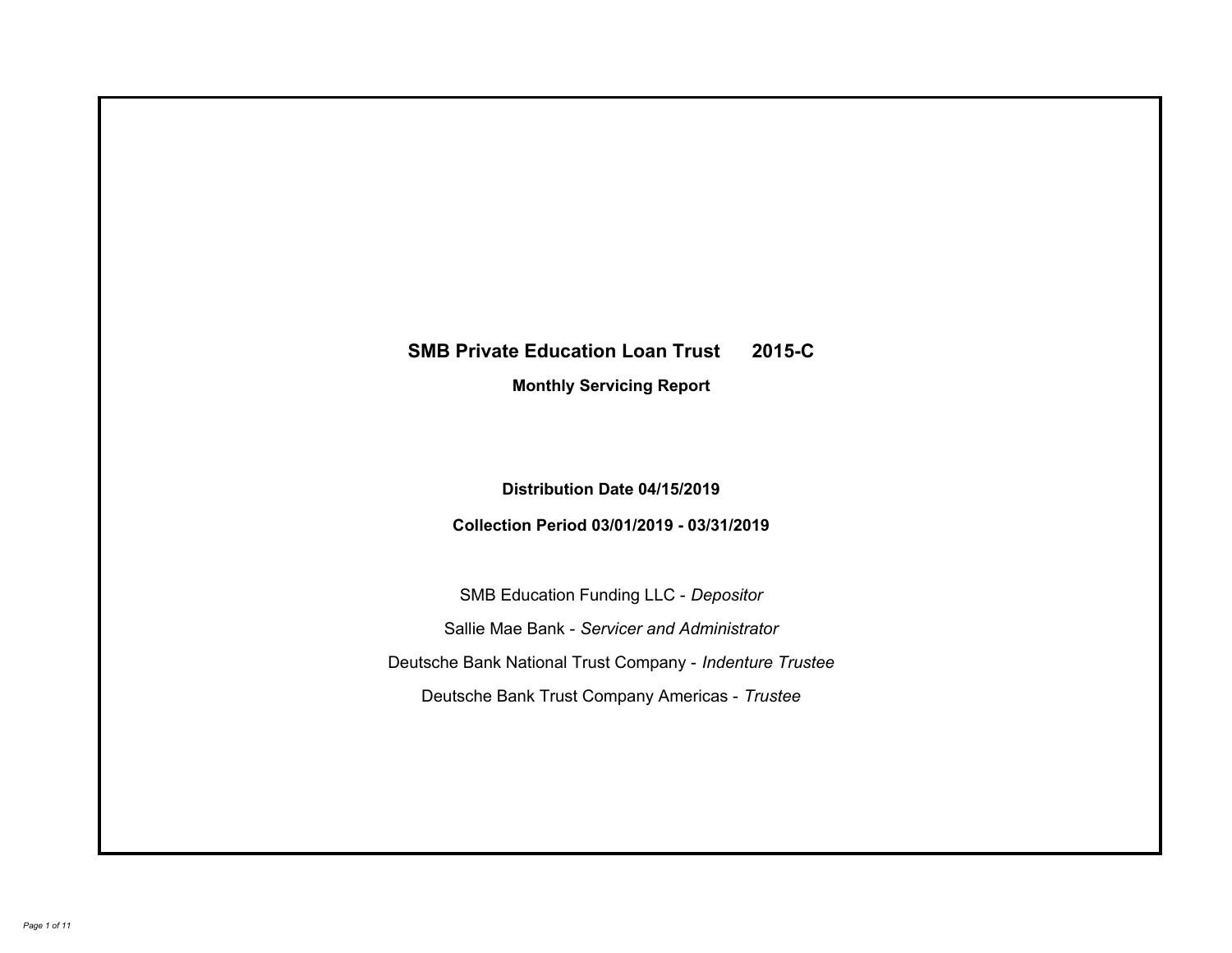| A           | <b>Student Loan Portfolio Characteristics</b>                  |                                              | Settlement Date<br>10/27/2015 | 02/28/2019           | 03/31/2019           |
|-------------|----------------------------------------------------------------|----------------------------------------------|-------------------------------|----------------------|----------------------|
|             | <b>Principal Balance</b>                                       |                                              | \$693,787,197.00              | \$425,907,769.51     | \$417,718,696.44     |
|             | Interest to be Capitalized Balance                             |                                              | 55,852,621.68                 | 17,063,314.35        | 16,734,404.75        |
|             | Pool Balance                                                   |                                              | \$749,639,818.68              | \$442,971,083.86     | \$434,453,101.19     |
|             | Weighted Average Coupon (WAC)                                  |                                              |                               |                      |                      |
|             |                                                                | WAC1 (Contractual Interest Rate on the Loan) | 8.28%                         | 9.46%                | 9.42%                |
|             |                                                                | WAC2 (Average of Applicable Interest Rate)   | 8.28%                         | 9.40%                | 9.37%                |
|             | WAC3 (Average of Actual Interest Rate)                         |                                              | 8.22%                         | 9.33%                | 9.29%                |
|             | Weighted Average Remaining Term                                |                                              | 127.00                        | 121.92               | 122.27               |
|             | Number of Loans                                                |                                              | 65,154                        | 40,168               | 39,336               |
|             | Number of Borrowers                                            |                                              | 45,614                        | 28,815               | 28,239               |
|             | Pool Factor<br>Since Issued Total Constant Prepayment Rate (1) |                                              |                               | 0.590911892<br>9.90% | 0.579549125<br>9.94% |
|             |                                                                |                                              |                               |                      |                      |
| $\sf B$     | <b>Debt Securities</b>                                         | <b>Cusip/Isin</b>                            | 03/15/2019                    |                      | 04/15/2019           |
|             | A <sub>2</sub> A                                               | 78448RAB2                                    | \$111,307,850.33              |                      | \$107,287,473.49     |
|             | A <sub>2</sub> B                                               | 78448RAC0                                    | \$53,771,908.37               |                      | \$51,829,697.34      |
|             | A <sub>3</sub>                                                 | 78448RAD8                                    | \$75,000,000.00               |                      | \$75,000,000.00      |
|             | B                                                              | 78448RAE6                                    | \$70,000,000.00               |                      | \$70,000,000.00      |
|             | C                                                              | 78448RAF3                                    | \$50,000,000.00               |                      | \$50,000,000.00      |
|             |                                                                |                                              |                               |                      |                      |
| $\mathsf C$ | <b>Certificates</b>                                            | Cusip/Isin                                   | 03/15/2019                    |                      | 04/15/2019           |
|             | Residual                                                       | 78448R106                                    | \$100,000.00                  |                      | \$100,000.00         |
|             |                                                                |                                              |                               |                      |                      |
| D           | <b>Account Balances</b>                                        |                                              | 03/15/2019                    |                      | 04/15/2019           |
|             | Reserve Account Balance                                        |                                              | \$1,884,455.00                |                      | \$1,884,455.00       |
|             |                                                                |                                              |                               |                      |                      |
| E           | <b>Asset / Liability</b>                                       |                                              | 03/15/2019                    |                      | 04/15/2019           |
|             | Overcollateralization Percentage                               |                                              | 18.71%                        |                      | 18.49%               |
|             | Specified Overcollateralization Amount                         |                                              | \$132,891,325.16              |                      | \$130,335,930.36     |
|             | Actual Overcollateralization Amount                            |                                              | \$82,891,325.16               |                      | \$80,335,930.36      |
|             |                                                                |                                              |                               |                      |                      |

(1) For additional information, see 'Since Issued CPR Methodology' found on page 11 of this report.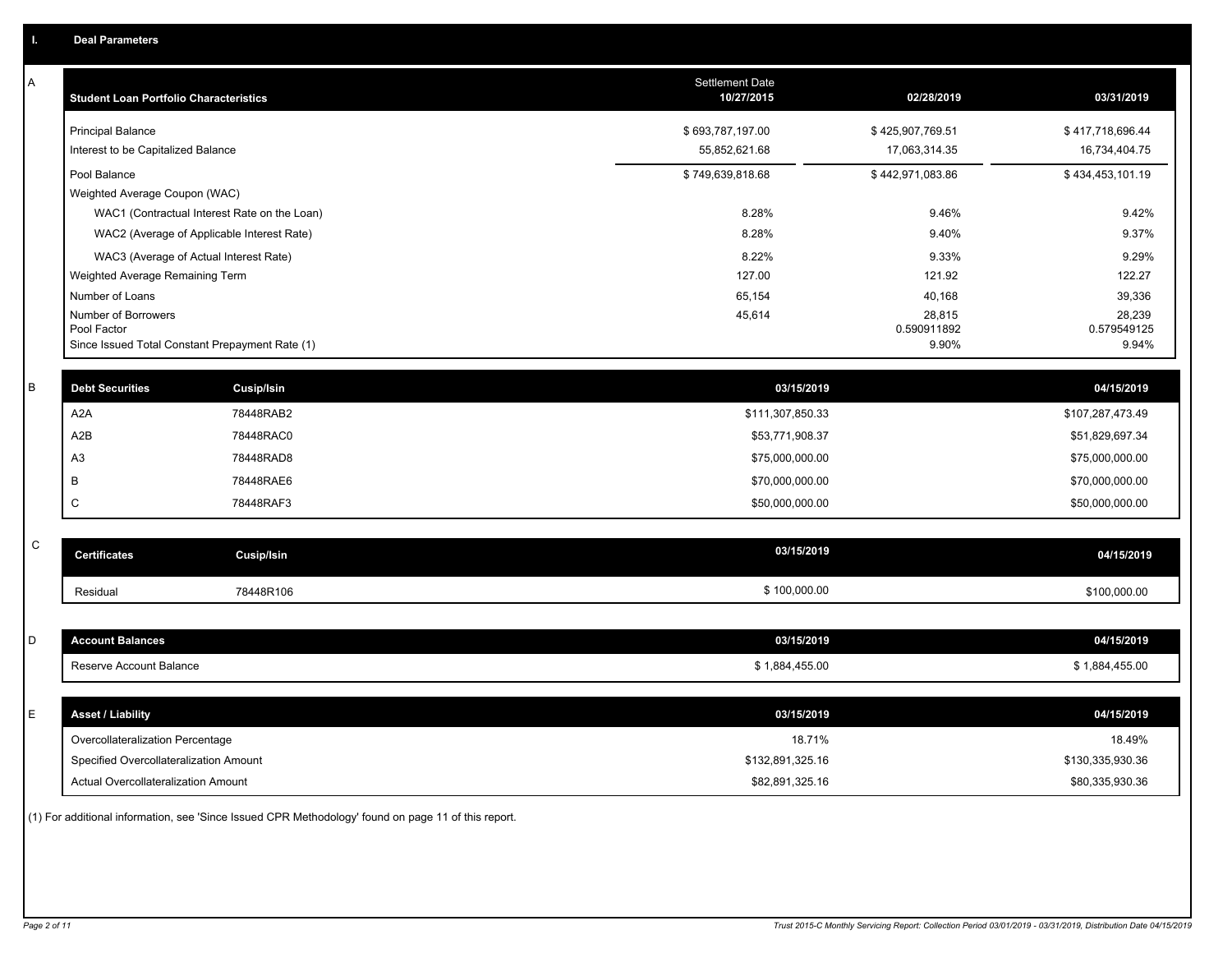### **II. 2015-C Trust Activity 03/01/2019 through 03/31/2019**

| <b>Borrower Principal</b><br>8,949,943.60                                       |  |
|---------------------------------------------------------------------------------|--|
| 0.00<br><b>Consolidation Activity Principal</b>                                 |  |
| 50.48<br>Seller Principal Reimbursement                                         |  |
| 0.00<br>Servicer Principal Reimbursement                                        |  |
| 0.00<br>Delinquent Principal Purchases by Servicer                              |  |
| 0.00<br><b>Other Principal Deposits</b>                                         |  |
| \$8,949,994.08<br><b>Total Principal Receipts</b>                               |  |
| В<br><b>Student Loan Interest Receipts</b>                                      |  |
| 2,430,111.98<br><b>Borrower Interest</b>                                        |  |
| 0.00<br><b>Consolidation Activity Interest</b>                                  |  |
| Seller Interest Reimbursement<br>0.00                                           |  |
| Servicer Interest Reimbursement<br>0.00                                         |  |
| 0.00<br>Delinquent Interest Purchases by Servicer                               |  |
| 0.00<br>Other Interest Deposits                                                 |  |
| \$2,430,111.98<br><b>Total Interest Receipts</b>                                |  |
| С<br><b>Recoveries on Realized Losses</b><br>\$131,846.01                       |  |
| <b>Investment Income</b><br>\$25,070.55<br>D                                    |  |
| Е<br><b>Funds Borrowed from Next Collection Period</b><br>\$0.00                |  |
| F.<br>\$0.00<br><b>Funds Repaid from Prior Collection Period</b>                |  |
| G<br>\$0.00<br>Loan Sale or Purchase Proceeds                                   |  |
| \$0.00<br>н<br>Initial Deposits to Distribution Account                         |  |
| <b>Excess Transferred from Other Accounts</b><br>\$0.00                         |  |
| \$0.00<br><b>Borrower Benefit Reimbursements</b><br>J                           |  |
| \$0.00<br>Κ<br><b>Other Deposits</b>                                            |  |
| L<br><b>Other Fees Collected</b><br>\$0.00                                      |  |
| М<br><b>AVAILABLE FUNDS</b><br>\$11,537,022.62                                  |  |
| N<br>Non-Cash Principal Activity During Collection Period<br>\$760,921.01       |  |
| O<br>Aggregate Purchased Amounts by the Depositor, Servicer or Seller<br>\$0.00 |  |
| P<br>\$0.00<br>Aggregate Loan Substitutions                                     |  |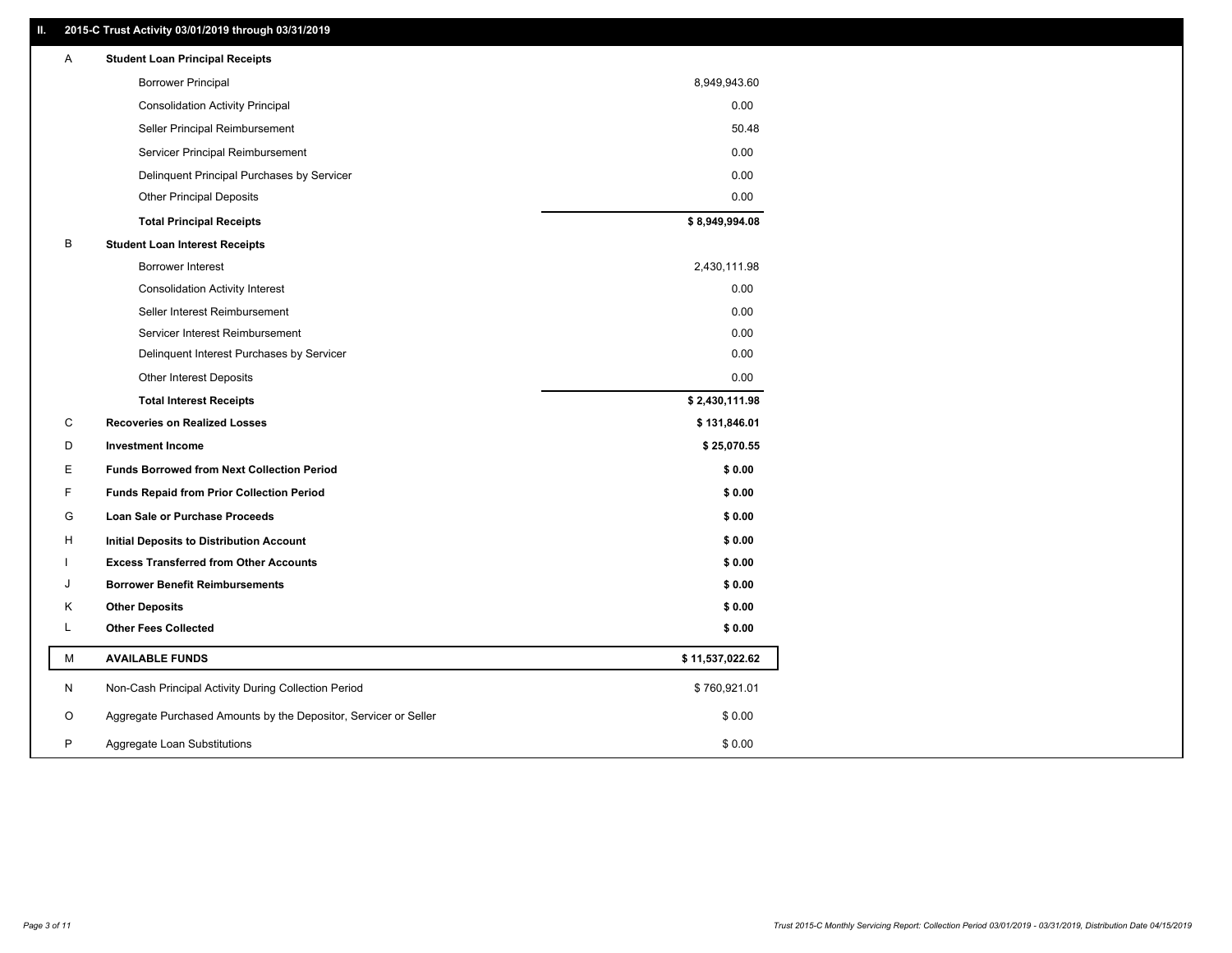|                   |                       |                          |         |                                                           | <b>Loans by Repayment Status</b> |                            |                          |         |                                                                  |                |                            |
|-------------------|-----------------------|--------------------------|---------|-----------------------------------------------------------|----------------------------------|----------------------------|--------------------------|---------|------------------------------------------------------------------|----------------|----------------------------|
|                   |                       |                          |         | 03/31/2019                                                |                                  |                            | 02/28/2019               |         |                                                                  |                |                            |
|                   |                       | <b>Wtd Avg</b><br>Coupon | # Loans | Principal and<br><b>Interest Accrued</b><br>to Capitalize | % of Principal                   | % of Loans in<br>Repay (1) | <b>Wtd Avg</b><br>Coupon | # Loans | <b>Principal and</b><br><b>Interest Accrued</b><br>to Capitalize | % of Principal | % of Loans in<br>Repay (1) |
| INTERIM:          | IN SCHOOL             | 10.63%                   | 1,355   | \$20,142,283.93                                           | 4.636%                           | $-$ %                      | 10.64%                   | 1,363   | \$20,335,316.42                                                  | 4.591%         | $-$ %                      |
|                   | GRACE                 | 10.58%                   | 370     | \$5,594,952.45                                            | 1.288%                           | $-$ %                      | 10.54%                   | 460     | \$6,683,826.93                                                   | 1.509%         | $-$ %                      |
|                   | <b>DEFERMENT</b>      | 10.43%                   | 2,680   | \$35,719,638.47                                           | 8.222%                           | $-$ %                      | 10.42%                   | 2,678   | \$35,266,595.46                                                  | 7.961%         | $-$ %                      |
| <b>REPAYMENT:</b> | <b>CURRENT</b>        | 9.06%                    | 32,638  | \$340,324,387.51                                          | 78.334%                          | 91.241%                    | 9.09%                    | 33,146  | \$344,981,294.41                                                 | 77.879%        | 90.621%                    |
|                   | 31-60 DAYS DELINQUENT | 8.97%                    | 554     | \$8,114,330.06                                            | 1.868%                           | 2.175%                     | 9.22%                    | 693     | \$9,367,406.68                                                   | 2.115%         | 2.461%                     |
|                   | 61-90 DAYS DELINQUENT | 8.71%                    | 303     | \$4,513,527.62                                            | 1.039%                           | 1.210%                     | 8.90%                    | 338     | \$4,751,269.93                                                   | 1.073%         | 1.248%                     |
|                   | > 90 DAYS DELINQUENT  | 10.80%                   | 192     | \$2,843,874.59                                            | 0.655%                           | 0.762%                     | 9.76%                    | 196     | \$2,753,699.53                                                   | 0.622%         | 0.723%                     |
|                   | <b>FORBEARANCE</b>    | 9.55%                    | 1,244   | \$17,200,106.56                                           | 3.959%                           | 4.611%                     | 9.91%                    | 1,294   | \$18,831,674.50                                                  | 4.251%         | 4.947%                     |
| <b>TOTAL</b>      |                       |                          | 39,336  | \$434,453,101.19                                          | 100.00%                          | 100.00%                    |                          | 40,168  | \$442,971,083.86                                                 | 100.00%        | 100.00%                    |

Percentages may not total 100% due to rounding  $\star$ 

1 Loans classified in "Repayment" include any loan for which interim interest only, \$25 fixed payments or full principal and interest payments are due.

|                         |                                                                                                                                                                                |                          |         |                                                                  | <b>Loans by Borrower Status</b> |                                |                          |         |                                                                  |                |                                |
|-------------------------|--------------------------------------------------------------------------------------------------------------------------------------------------------------------------------|--------------------------|---------|------------------------------------------------------------------|---------------------------------|--------------------------------|--------------------------|---------|------------------------------------------------------------------|----------------|--------------------------------|
|                         |                                                                                                                                                                                |                          |         | 03/31/2019                                                       |                                 |                                |                          |         | 02/28/2019                                                       |                |                                |
|                         |                                                                                                                                                                                | <b>Wtd Avg</b><br>Coupon | # Loans | <b>Principal and</b><br><b>Interest Accrued</b><br>to Capitalize | % of Principal                  | % of Loans in<br>P&I Repay (2) | <b>Wtd Avg</b><br>Coupon | # Loans | <b>Principal and</b><br><b>Interest Accrued</b><br>to Capitalize | % of Principal | % of Loans in<br>P&I Repay (2) |
| INTERIM:                | IN SCHOOL                                                                                                                                                                      | 10.37%                   | 2,468   | \$36,946,888.06                                                  | 8.504%                          | $-$ %                          | 10.38%                   | 2,484   | \$37,214,413.12                                                  | 8.401%         | $-$ %                          |
|                         | GRACE                                                                                                                                                                          | 10.31%                   | 695     | \$10,115,412.15                                                  | 2.328%                          | $-$ %                          | 10.30%                   | 849     | \$12,365,635.92                                                  | 2.792%         | $-$ %                          |
|                         | <b>DEFERMENT</b>                                                                                                                                                               | 10.17%                   | 4,741   | \$60,338,767.53                                                  | 13.888%                         | $-$ %                          | 10.16%                   | 4,753   | \$59,651,389.48                                                  | 13.466%        | $-$ %                          |
| P&I REPAYMENT:          | <b>CURRENT</b>                                                                                                                                                                 | 8.93%                    | 29,164  | \$294,728,525.31                                                 | 67.839%                         | 90.117%                        | 8.96%                    | 29,585  | \$298,374,795.51                                                 | 67.358%        | 89.403%                        |
|                         | 31-60 DAYS DELINQUENT                                                                                                                                                          | 8.93%                    | 537     | \$7,885,719.18                                                   | 1.815%                          | 2.411%                         | 9.17%                    | 675     | \$9,077,039.51                                                   | 2.049%         | 2.720%                         |
|                         | 61-90 DAYS DELINQUENT                                                                                                                                                          | 8.65%                    | 296     | \$4,404,238.26                                                   | 1.014%                          | 1.347%                         | 8.88%                    | 333     | \$4,709,340.43                                                   | 1.063%         | 1.411%                         |
|                         | > 90 DAYS DELINQUENT                                                                                                                                                           | 10.80%                   | 191     | \$2,833,444.14                                                   | 0.652%                          | 0.866%                         | 9.76%                    | 195     | \$2,746,795.39                                                   | 0.620%         | 0.823%                         |
|                         | FORBEARANCE                                                                                                                                                                    | 9.55%                    | 1,244   | \$17,200,106.56                                                  | 3.959%                          | 5.259%                         | 9.91%                    | 1,294   | \$18,831,674.50                                                  | 4.251%         | 5.643%                         |
| <b>TOTAL</b><br>$\star$ | Percentages may not total 100% due to rounding<br>2 Loans classified in "P&I Repayment" includes only those loans for which scheduled principal and interest payments are due. |                          | 39,336  | \$434,453,101.19                                                 | 100.00%                         | 100.00%                        |                          | 40,168  | \$442,971,083.86                                                 | 100.00%        | 100.00%                        |

WAC reflects WAC3 To conform with company standard reporting these sections now include Princial and Interest Accrued to Capitalize.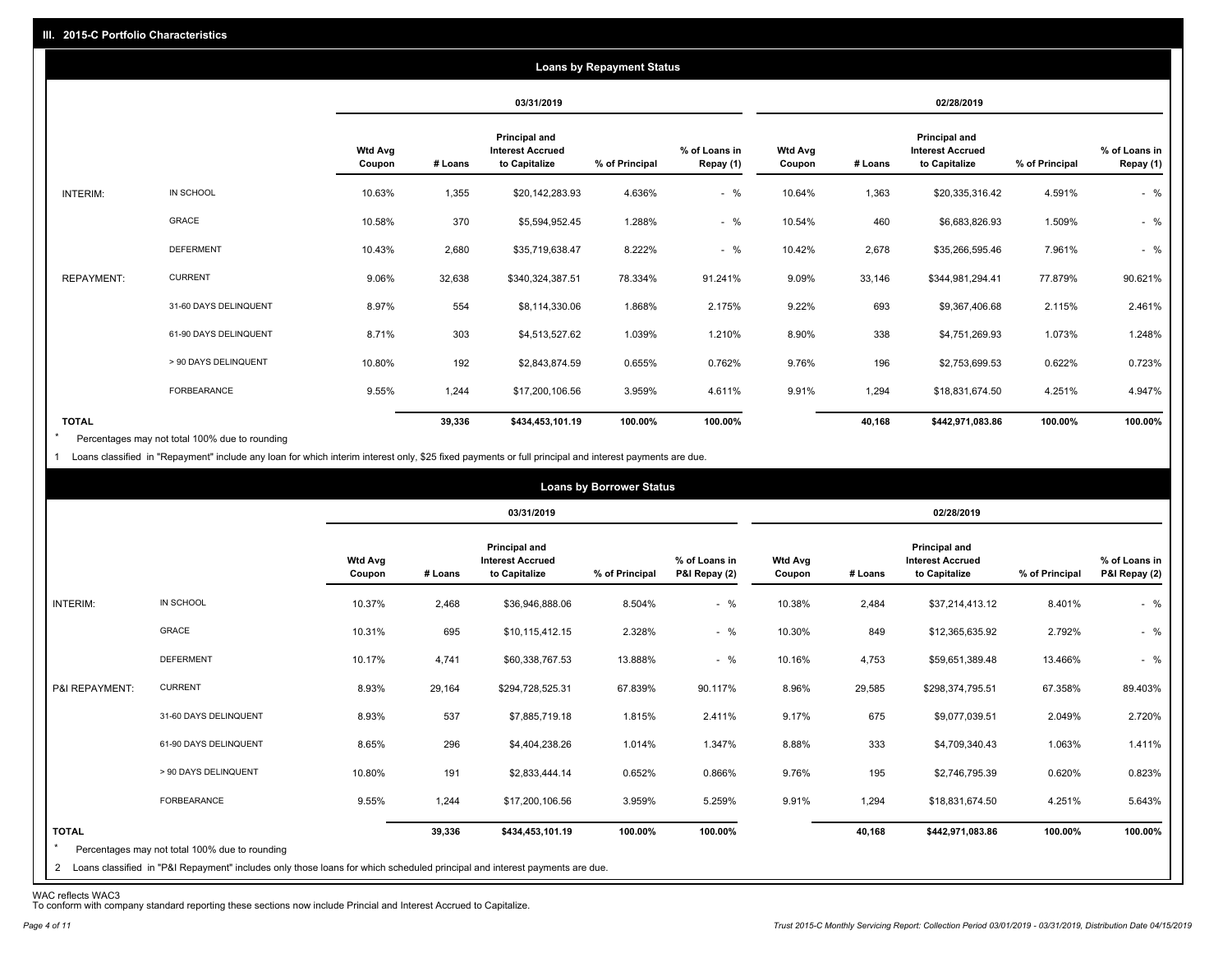| Pool Balance<br>\$434,453,101.19<br>\$442,971,083.86<br>Total # Loans<br>39,336<br>40,168<br>Total # Borrowers<br>28,239<br>28,815<br>9.37%<br>9.40%<br>Weighted Average Coupon<br>122.27<br>121.92<br>Weighted Average Remaining Term<br>93.3%<br>Percent of Pool - Cosigned<br>93.3%<br>6.7%<br>6.7%<br>Percent of Pool - Non Cosigned<br>Borrower Interest Accrued for Period<br>\$3,306,185.09<br>\$3,083,842.08<br><b>Outstanding Borrower Interest Accrued</b><br>\$19,594,893.52<br>\$19,898,653.14<br>Gross Principal Realized Loss - Periodic *<br>\$349,344.71<br>\$639,684.37<br>Gross Principal Realized Loss - Cumulative *<br>\$22,155,697.60<br>\$21,806,352.89<br>Recoveries on Realized Losses - Periodic<br>\$131,846.01<br>\$116,009.14<br>Recoveries on Realized Losses - Cumulative<br>\$3,199,920.02<br>\$3,068,074.01<br>Net Losses - Periodic<br>\$217,498.70<br>\$523,675.23<br>Net Losses - Cumulative<br>\$18,955,777.58<br>\$18,738,278.88<br>Non-Cash Principal Activity - Capitalized Interest<br>\$1,113,390.96<br>\$1,398,121.47<br>Since Issued Total Constant Prepayment Rate (CPR) (1)<br>9.94%<br>9.90%<br><b>Loan Substitutions</b><br>\$0.00<br>\$0.00<br><b>Cumulative Loan Substitutions</b><br>\$0.00<br>\$0.00<br><b>Unpaid Servicing Fees</b><br>\$0.00<br>\$0.00<br><b>Unpaid Administration Fees</b><br>\$0.00<br>\$0.00<br><b>Unpaid Carryover Servicing Fees</b><br>\$0.00<br>\$0.00<br>Note Interest Shortfall<br>\$0.00<br>\$0.00<br>Loans in Modification<br>\$42,250,688.04<br>\$40,950,218.30<br>% of Loans in Modification as a % of Loans in Repayment (P&I)<br>13.64%<br>13.00%<br>% Annualized Gross Principal Realized Loss - Periodic as a %<br>1.35%<br>2.44%<br>of Loans in Repayment (P&I) * 12<br>% Gross Principal Realized Loss - Cumulative as a % of<br>Original Pool Balance<br>2.91%<br>2.96% | 3/31/2019 | 2/28/2019 |  |
|-------------------------------------------------------------------------------------------------------------------------------------------------------------------------------------------------------------------------------------------------------------------------------------------------------------------------------------------------------------------------------------------------------------------------------------------------------------------------------------------------------------------------------------------------------------------------------------------------------------------------------------------------------------------------------------------------------------------------------------------------------------------------------------------------------------------------------------------------------------------------------------------------------------------------------------------------------------------------------------------------------------------------------------------------------------------------------------------------------------------------------------------------------------------------------------------------------------------------------------------------------------------------------------------------------------------------------------------------------------------------------------------------------------------------------------------------------------------------------------------------------------------------------------------------------------------------------------------------------------------------------------------------------------------------------------------------------------------------------------------------------------------------------------------------------------------------------------------------------------------|-----------|-----------|--|
|                                                                                                                                                                                                                                                                                                                                                                                                                                                                                                                                                                                                                                                                                                                                                                                                                                                                                                                                                                                                                                                                                                                                                                                                                                                                                                                                                                                                                                                                                                                                                                                                                                                                                                                                                                                                                                                                   |           |           |  |
|                                                                                                                                                                                                                                                                                                                                                                                                                                                                                                                                                                                                                                                                                                                                                                                                                                                                                                                                                                                                                                                                                                                                                                                                                                                                                                                                                                                                                                                                                                                                                                                                                                                                                                                                                                                                                                                                   |           |           |  |
|                                                                                                                                                                                                                                                                                                                                                                                                                                                                                                                                                                                                                                                                                                                                                                                                                                                                                                                                                                                                                                                                                                                                                                                                                                                                                                                                                                                                                                                                                                                                                                                                                                                                                                                                                                                                                                                                   |           |           |  |
|                                                                                                                                                                                                                                                                                                                                                                                                                                                                                                                                                                                                                                                                                                                                                                                                                                                                                                                                                                                                                                                                                                                                                                                                                                                                                                                                                                                                                                                                                                                                                                                                                                                                                                                                                                                                                                                                   |           |           |  |
|                                                                                                                                                                                                                                                                                                                                                                                                                                                                                                                                                                                                                                                                                                                                                                                                                                                                                                                                                                                                                                                                                                                                                                                                                                                                                                                                                                                                                                                                                                                                                                                                                                                                                                                                                                                                                                                                   |           |           |  |
|                                                                                                                                                                                                                                                                                                                                                                                                                                                                                                                                                                                                                                                                                                                                                                                                                                                                                                                                                                                                                                                                                                                                                                                                                                                                                                                                                                                                                                                                                                                                                                                                                                                                                                                                                                                                                                                                   |           |           |  |
|                                                                                                                                                                                                                                                                                                                                                                                                                                                                                                                                                                                                                                                                                                                                                                                                                                                                                                                                                                                                                                                                                                                                                                                                                                                                                                                                                                                                                                                                                                                                                                                                                                                                                                                                                                                                                                                                   |           |           |  |
|                                                                                                                                                                                                                                                                                                                                                                                                                                                                                                                                                                                                                                                                                                                                                                                                                                                                                                                                                                                                                                                                                                                                                                                                                                                                                                                                                                                                                                                                                                                                                                                                                                                                                                                                                                                                                                                                   |           |           |  |
|                                                                                                                                                                                                                                                                                                                                                                                                                                                                                                                                                                                                                                                                                                                                                                                                                                                                                                                                                                                                                                                                                                                                                                                                                                                                                                                                                                                                                                                                                                                                                                                                                                                                                                                                                                                                                                                                   |           |           |  |
|                                                                                                                                                                                                                                                                                                                                                                                                                                                                                                                                                                                                                                                                                                                                                                                                                                                                                                                                                                                                                                                                                                                                                                                                                                                                                                                                                                                                                                                                                                                                                                                                                                                                                                                                                                                                                                                                   |           |           |  |
|                                                                                                                                                                                                                                                                                                                                                                                                                                                                                                                                                                                                                                                                                                                                                                                                                                                                                                                                                                                                                                                                                                                                                                                                                                                                                                                                                                                                                                                                                                                                                                                                                                                                                                                                                                                                                                                                   |           |           |  |
|                                                                                                                                                                                                                                                                                                                                                                                                                                                                                                                                                                                                                                                                                                                                                                                                                                                                                                                                                                                                                                                                                                                                                                                                                                                                                                                                                                                                                                                                                                                                                                                                                                                                                                                                                                                                                                                                   |           |           |  |
|                                                                                                                                                                                                                                                                                                                                                                                                                                                                                                                                                                                                                                                                                                                                                                                                                                                                                                                                                                                                                                                                                                                                                                                                                                                                                                                                                                                                                                                                                                                                                                                                                                                                                                                                                                                                                                                                   |           |           |  |
|                                                                                                                                                                                                                                                                                                                                                                                                                                                                                                                                                                                                                                                                                                                                                                                                                                                                                                                                                                                                                                                                                                                                                                                                                                                                                                                                                                                                                                                                                                                                                                                                                                                                                                                                                                                                                                                                   |           |           |  |
|                                                                                                                                                                                                                                                                                                                                                                                                                                                                                                                                                                                                                                                                                                                                                                                                                                                                                                                                                                                                                                                                                                                                                                                                                                                                                                                                                                                                                                                                                                                                                                                                                                                                                                                                                                                                                                                                   |           |           |  |
|                                                                                                                                                                                                                                                                                                                                                                                                                                                                                                                                                                                                                                                                                                                                                                                                                                                                                                                                                                                                                                                                                                                                                                                                                                                                                                                                                                                                                                                                                                                                                                                                                                                                                                                                                                                                                                                                   |           |           |  |
|                                                                                                                                                                                                                                                                                                                                                                                                                                                                                                                                                                                                                                                                                                                                                                                                                                                                                                                                                                                                                                                                                                                                                                                                                                                                                                                                                                                                                                                                                                                                                                                                                                                                                                                                                                                                                                                                   |           |           |  |
|                                                                                                                                                                                                                                                                                                                                                                                                                                                                                                                                                                                                                                                                                                                                                                                                                                                                                                                                                                                                                                                                                                                                                                                                                                                                                                                                                                                                                                                                                                                                                                                                                                                                                                                                                                                                                                                                   |           |           |  |
|                                                                                                                                                                                                                                                                                                                                                                                                                                                                                                                                                                                                                                                                                                                                                                                                                                                                                                                                                                                                                                                                                                                                                                                                                                                                                                                                                                                                                                                                                                                                                                                                                                                                                                                                                                                                                                                                   |           |           |  |
|                                                                                                                                                                                                                                                                                                                                                                                                                                                                                                                                                                                                                                                                                                                                                                                                                                                                                                                                                                                                                                                                                                                                                                                                                                                                                                                                                                                                                                                                                                                                                                                                                                                                                                                                                                                                                                                                   |           |           |  |
|                                                                                                                                                                                                                                                                                                                                                                                                                                                                                                                                                                                                                                                                                                                                                                                                                                                                                                                                                                                                                                                                                                                                                                                                                                                                                                                                                                                                                                                                                                                                                                                                                                                                                                                                                                                                                                                                   |           |           |  |
|                                                                                                                                                                                                                                                                                                                                                                                                                                                                                                                                                                                                                                                                                                                                                                                                                                                                                                                                                                                                                                                                                                                                                                                                                                                                                                                                                                                                                                                                                                                                                                                                                                                                                                                                                                                                                                                                   |           |           |  |
|                                                                                                                                                                                                                                                                                                                                                                                                                                                                                                                                                                                                                                                                                                                                                                                                                                                                                                                                                                                                                                                                                                                                                                                                                                                                                                                                                                                                                                                                                                                                                                                                                                                                                                                                                                                                                                                                   |           |           |  |
|                                                                                                                                                                                                                                                                                                                                                                                                                                                                                                                                                                                                                                                                                                                                                                                                                                                                                                                                                                                                                                                                                                                                                                                                                                                                                                                                                                                                                                                                                                                                                                                                                                                                                                                                                                                                                                                                   |           |           |  |
|                                                                                                                                                                                                                                                                                                                                                                                                                                                                                                                                                                                                                                                                                                                                                                                                                                                                                                                                                                                                                                                                                                                                                                                                                                                                                                                                                                                                                                                                                                                                                                                                                                                                                                                                                                                                                                                                   |           |           |  |
|                                                                                                                                                                                                                                                                                                                                                                                                                                                                                                                                                                                                                                                                                                                                                                                                                                                                                                                                                                                                                                                                                                                                                                                                                                                                                                                                                                                                                                                                                                                                                                                                                                                                                                                                                                                                                                                                   |           |           |  |
|                                                                                                                                                                                                                                                                                                                                                                                                                                                                                                                                                                                                                                                                                                                                                                                                                                                                                                                                                                                                                                                                                                                                                                                                                                                                                                                                                                                                                                                                                                                                                                                                                                                                                                                                                                                                                                                                   |           |           |  |
|                                                                                                                                                                                                                                                                                                                                                                                                                                                                                                                                                                                                                                                                                                                                                                                                                                                                                                                                                                                                                                                                                                                                                                                                                                                                                                                                                                                                                                                                                                                                                                                                                                                                                                                                                                                                                                                                   |           |           |  |

\* In accordance with the Servicer's current policies and procedures, after September 1, 2017 loans subject to bankruptcy claims generally will not be reported as a charged-off unless and until they are delinquent for 120 d

(1) For additional information, see 'Since Issued CPR Methodology' found on page 11 of this report.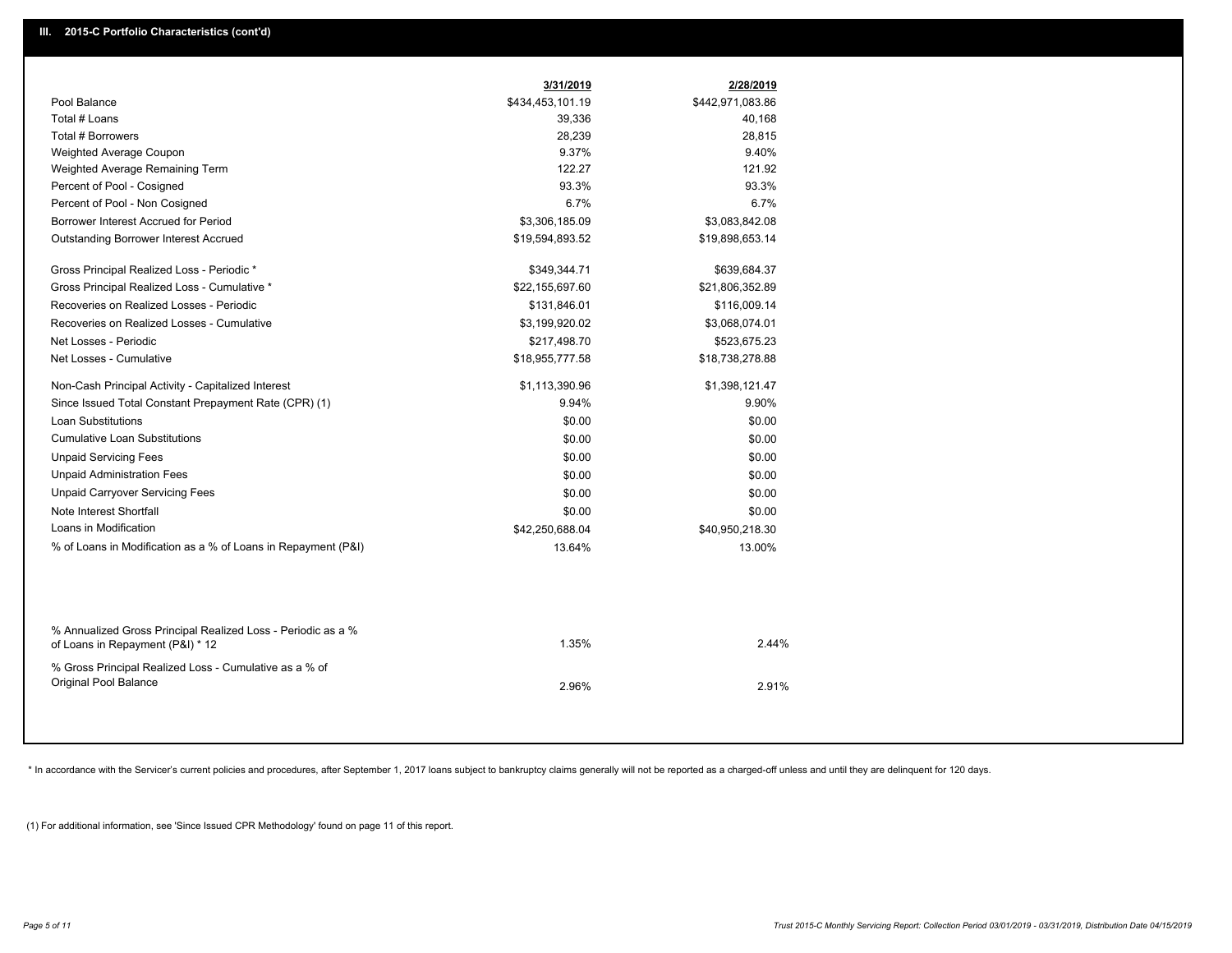#### **Loan Program**  A

|                                    | Weighted<br><b>Average Coupon</b> | # LOANS     | <b>\$ AMOUNT</b> | $%$ *    |
|------------------------------------|-----------------------------------|-------------|------------------|----------|
| - Smart Option Interest-Only Loans | 8.78%                             | 8,466       | \$64,876,111.43  | 14.933%  |
| - Smart Option Fixed Pay Loans     | 9.31%                             | 10,299      | \$135,121,570.73 | 31.102%  |
| - Smart Option Deferred Loans      | 9.42%                             | 20,571      | \$234,455,419.03 | 53.966%  |
| - Other Loan Programs              | $0.00\%$                          | $\mathbf 0$ | \$0.00           | 0.000%   |
| <b>Total</b>                       | 9.29%                             | 39,336      | \$434,453,101.19 | 100.000% |

\* Percentages may not total 100% due to rounding

B

C

**Index Type**

|                       | Weighted<br><b>Average Coupon</b> | # LOANS | <b>\$ AMOUNT</b> | $%$ *    |
|-----------------------|-----------------------------------|---------|------------------|----------|
| - Fixed Rate Loans    | 7.19%                             | 9,292   | \$121,647,553.85 | 28.000%  |
| - LIBOR Indexed Loans | 10.11%                            | 30,044  | \$312,805,547.34 | 72.000%  |
| - Other Index Rates   | $0.00\%$                          |         | \$0.00           | 0.000%   |
| Total                 | 9.29%                             | 39,336  | \$434,453,101.19 | 100.000% |

\* Percentages may not total 100% due to rounding

# **Weighted Average Recent FICO**

| Wtd Avg Recent FICO Band | # LOANS | <b>\$ AMOUNT</b> | $%$ *    |
|--------------------------|---------|------------------|----------|
| $0 - 639$                | 3,461   | \$39,162,841.02  | 9.014%   |
| 640 - 669                | 2,583   | \$28,107,755.88  | 6.470%   |
| 670 - 699                | 4,203   | \$48,323,148.48  | 11.123%  |
| 700 - 739                | 8,145   | \$91,702,256.35  | 21.108%  |
| $740 +$                  | 20,941  | \$227,147,980.93 | 52.284%  |
| $N/A$ <sub>(1)</sub>     | 3       | \$9,118.53       | 0.002%   |
| Total                    | 39,336  | \$434,453,101.19 | 100.000% |

WAC reflects WAC3

To conform with company standard reporting these sections now include Princial and Interest Accrued to Capitalize.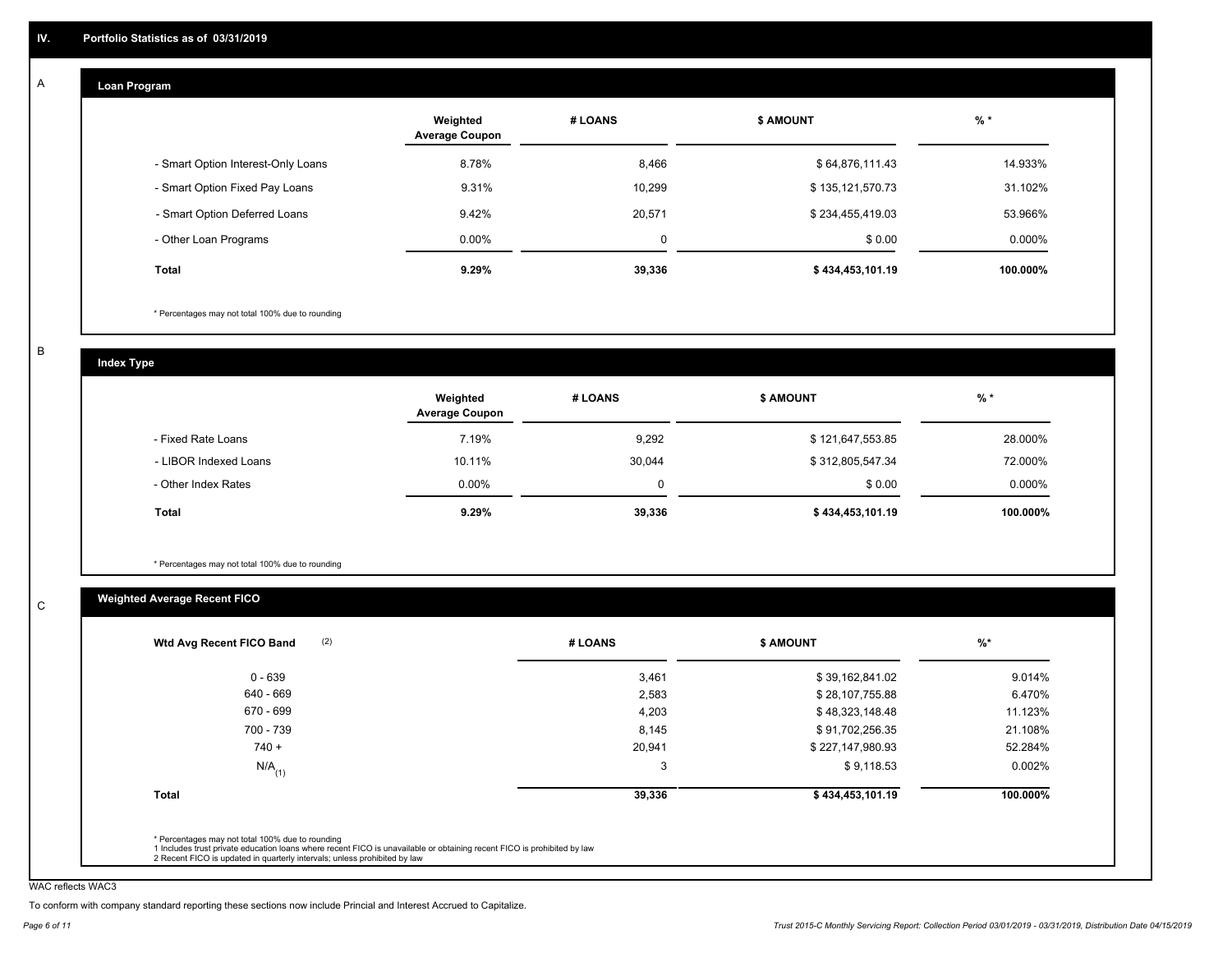| ۷. |       | 2015-C Reserve Account and Principal Distribution Calculations                             |                  |  |
|----|-------|--------------------------------------------------------------------------------------------|------------------|--|
| А. |       | <b>Reserve Account</b>                                                                     |                  |  |
|    |       | Specified Reserve Account Balance                                                          | \$1,884,455.00   |  |
|    |       | Actual Reserve Account Balance                                                             | \$1,884,455.00   |  |
| В. |       | <b>Principal Distribution Amount</b>                                                       |                  |  |
|    | j.    | <b>Class A Notes Outstanding</b>                                                           | \$240,079,758.70 |  |
|    | ii.   | Pool Balance                                                                               | \$434,453,101.19 |  |
|    | iii.  | First Priority Principal Distribution Amount (i - ii)                                      | \$0.00           |  |
|    |       |                                                                                            |                  |  |
|    | iv.   | Class A and B Notes Outstanding                                                            | \$310,079,758.70 |  |
|    | v.    | First Priority Principal Distribution Amount                                               | \$0.00           |  |
|    | vi.   | Pool Balance                                                                               | \$434,453,101.19 |  |
|    | vii.  | Specified Overcollateralization Amount                                                     | \$130,335,930.36 |  |
|    | viii. | Available Funds (after payment of waterfall items A through H)                             | \$10,130,876.99  |  |
|    | ix.   | <b>Class C Notes Outstanding</b>                                                           | \$50,000,000.00  |  |
|    | x.    | Regular Principal Distribution Amount (if (iv > 0, (iv - v) - (vi - vii), min(viii, ix))   | \$5,962,587.87   |  |
|    | xi.   | Pool Balance                                                                               | \$434,453,101.19 |  |
|    | xii.  | 10% of Initial Pool Balance                                                                | \$74,963,981.87  |  |
|    | xiii. | First Priority Principal Distribution Amount                                               | \$0.00           |  |
|    |       | Regular Principal Distribution Amount                                                      | \$5,962,587.87   |  |
|    | XIV.  |                                                                                            |                  |  |
|    | XV.   | Available Funds (after payment of waterfall items A through J)                             | \$4,168,289.12   |  |
|    |       | xvi. Additional Principal Distribution Amount (if(ix $\lt$ = x, min(xv, xi - xiii - xiv))) | \$0.00           |  |
|    |       |                                                                                            |                  |  |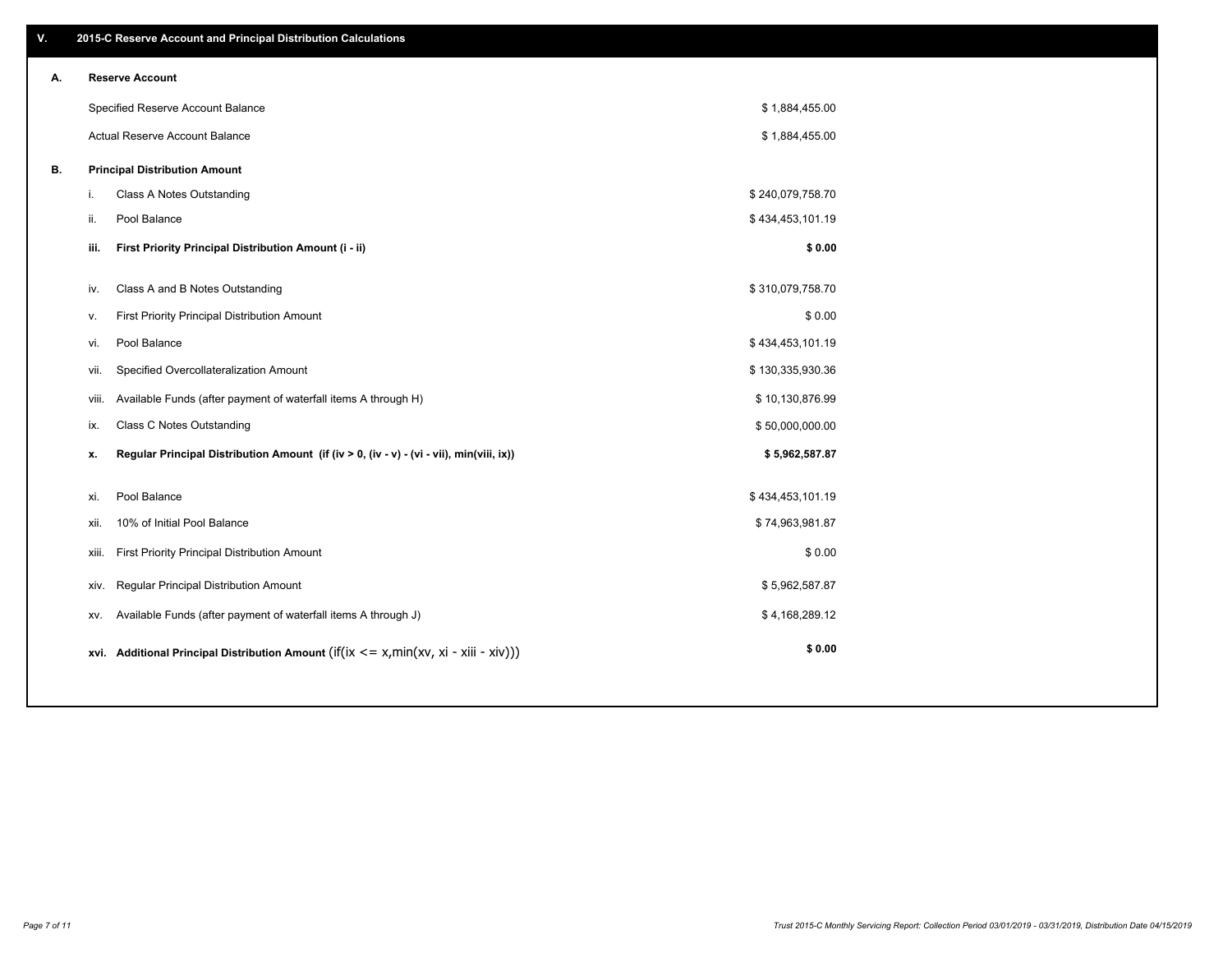|   |                                                         | Paid           | <b>Funds Balance</b> |
|---|---------------------------------------------------------|----------------|----------------------|
|   | <b>Total Available Funds</b>                            |                | \$11,537,022.62      |
| A | <b>Trustee Fees</b>                                     | \$0.00         | \$11,537,022.62      |
| В | <b>Servicing Fees</b>                                   | \$284,887.56   | \$11,252,135.06      |
| C | i. Administration Fees                                  | \$8,333.00     | \$11,243,802.06      |
|   | ii. Unreimbursed Administrator Advances plus any Unpaid | \$0.00         | \$11,243,802.06      |
| D | Class A Noteholders Interest Distribution Amount        | \$721,258.40   | \$10,522,543.66      |
| Е | <b>First Priority Principal Payment</b>                 | \$0.00         | \$10,522,543.66      |
| F | Class B Noteholders Interest Distribution Amount        | \$204,166.67   | \$10,318,376.99      |
| G | Class C Noteholders Interest Distribution Amount        | \$187,500.00   | \$10,130,876.99      |
| H | <b>Reinstatement Reserve Account</b>                    | \$0.00         | \$10,130,876.99      |
|   | Regular Principal Distribution                          | \$5,962,587.87 | \$4,168,289.12       |
| J | <b>Carryover Servicing Fees</b>                         | \$0.00         | \$4,168,289.12       |
| Κ | Additional Principal Distribution Amount                | \$0.00         | \$4,168,289.12       |
| L | Unpaid Expenses of Trustee                              | \$0.00         | \$4,168,289.12       |
| м | Unpaid Expenses of Administrator                        | \$0.00         | \$4,168,289.12       |
| N | Remaining Funds to the Residual Certificateholders      | \$4,168,289.12 | \$0.00               |
|   |                                                         |                |                      |

#### **Waterfall Conditions**

| А. |      | <b>Class C Noteholders' Interest Distribution Condition</b>                                                                                                                                     |                  |  |
|----|------|-------------------------------------------------------------------------------------------------------------------------------------------------------------------------------------------------|------------------|--|
|    |      |                                                                                                                                                                                                 |                  |  |
|    |      | Pool Balance                                                                                                                                                                                    | \$434,453,101.19 |  |
|    |      | Class A and B Notes Outstanding                                                                                                                                                                 | \$310,079,758.70 |  |
|    | iii. | Class C Noteholders' Interest Distribution Ratio (i / ii)                                                                                                                                       | 140.11%          |  |
|    | IV.  | Minimum Ratio                                                                                                                                                                                   | 110.00%          |  |
|    | v.   | Is the Class C Noteholders' Interest Distribution Condition Satisfied (iii > iv)                                                                                                                |                  |  |
|    |      |                                                                                                                                                                                                 |                  |  |
|    |      | * If the Class C Noteholders' Interest Distribution Condition is satisfied then the amount of interest accrued at the Class C Rate for the Accrual Period is Released on the distribution Date. |                  |  |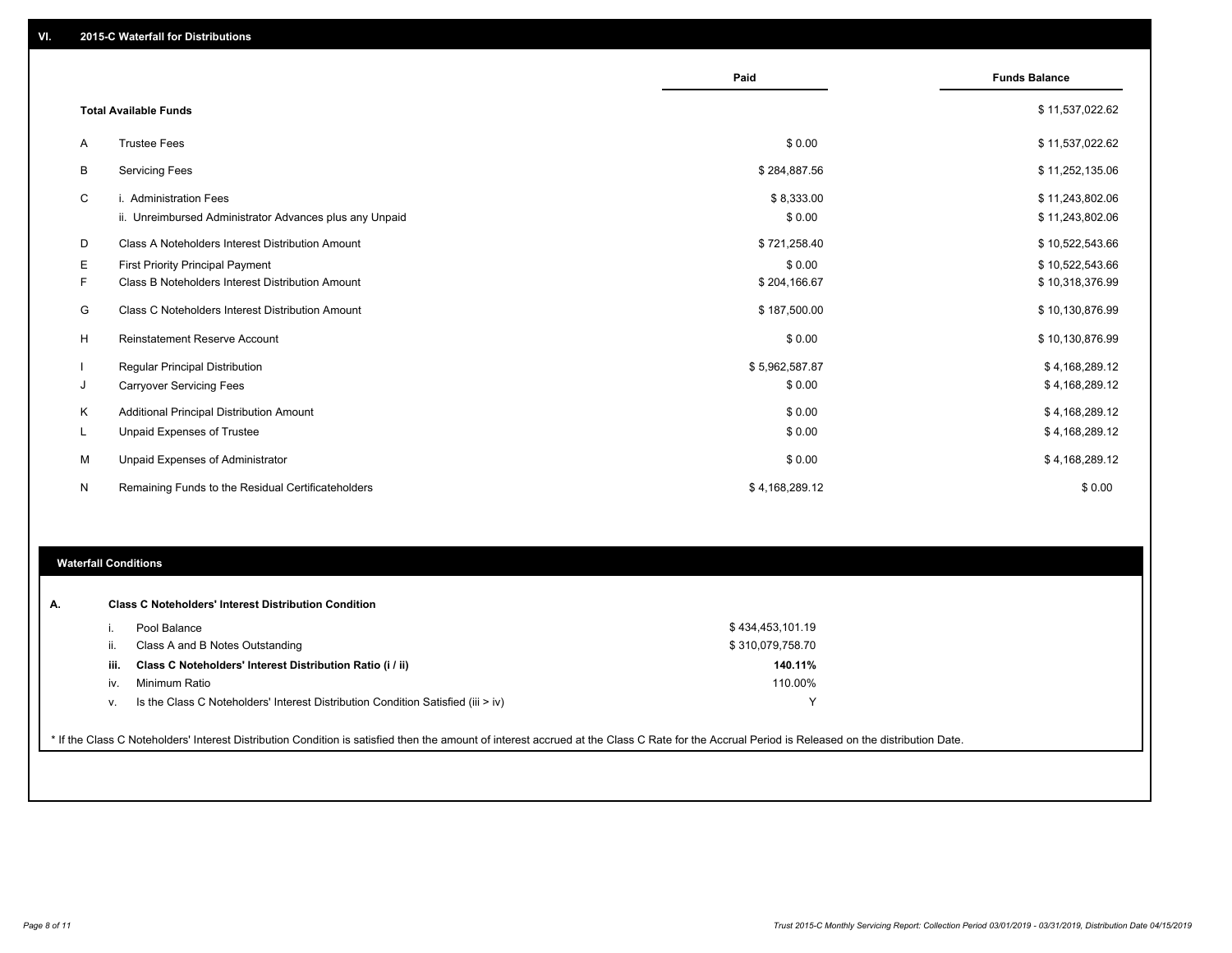# **VII. 2015-C Distributions**

| <b>Distribution Amounts</b>                                |                         |                         |                         |
|------------------------------------------------------------|-------------------------|-------------------------|-------------------------|
|                                                            | A <sub>2</sub> A        | A <sub>2</sub> B        | A3                      |
| Cusip/Isin                                                 | 78448RAB2               | 78448RAC0               | 78448RAD8               |
| <b>Beginning Balance</b>                                   | \$111,307,850.33        | \$53,771,908.37         | \$75,000,000.00         |
| Index                                                      | <b>FIXED</b>            | <b>LIBOR</b>            | <b>LIBOR</b>            |
| Spread/Fixed Rate                                          | 2.75%                   | 1.40%                   | 1.95%                   |
| Record Date (Days Prior to Distribution)                   | 1 NEW YORK BUSINESS DAY | 1 NEW YORK BUSINESS DAY | 1 NEW YORK BUSINESS DAY |
| <b>Accrual Period Begin</b>                                | 3/15/2019               | 3/15/2019               | 3/15/2019               |
| <b>Accrual Period End</b>                                  | 4/15/2019               | 4/15/2019               | 4/15/2019               |
| Daycount Fraction                                          | 0.08333333              | 0.08611111              | 0.08611111              |
| Interest Rate*                                             | 2.75000%                | 3.88375%                | 4.43375%                |
| <b>Accrued Interest Factor</b>                             | 0.002291667             | 0.003344340             | 0.003817951             |
| <b>Current Interest Due</b>                                | \$255,080.49            | \$179,831.56            | \$286,346.35            |
| Interest Shortfall from Prior Period Plus Accrued Interest | $\mathsf{\$}$ -         | $\frac{1}{2}$           | $\mathcal{S}$ -         |
| <b>Total Interest Due</b>                                  | \$255,080.49            | \$179,831.56            | \$286,346.35            |
| Interest Paid                                              | \$255,080.49            | \$179,831.56            | \$286,346.35            |
| <b>Interest Shortfall</b>                                  | $$ -$                   | $\mathsf{\$}$ -         | $\mathsf{\$}$ -         |
| <b>Principal Paid</b>                                      | \$4,020,376.84          | \$1,942,211.03          | $\mathsf{\$}$ -         |
| <b>Ending Principal Balance</b>                            | \$107,287,473.49        | \$51,829,697.34         | \$75,000,000.00         |
| Paydown Factor                                             | 0.019422110             | 0.019422110             | 0.000000000             |
| <b>Ending Balance Factor</b>                               | 0.518296973             | 0.518296973             | 1.000000000             |

\* Pay rates for Current Distribution. For the interest rates applicable to the next distribution date, please see https://www.salliemae.com/about/investors/data/SMBabrate.txt.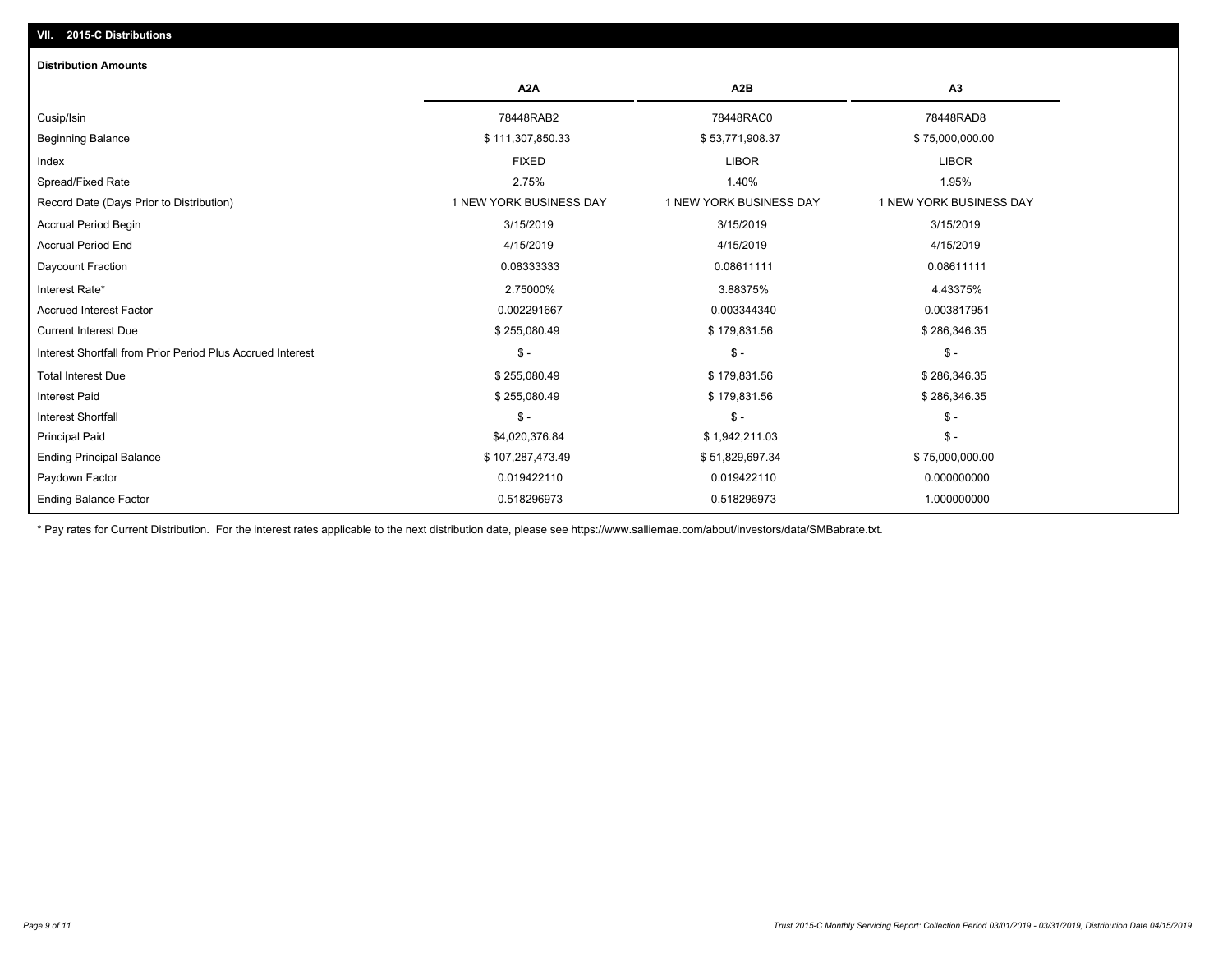| <b>Distribution Amounts</b>                                |                         |                         |
|------------------------------------------------------------|-------------------------|-------------------------|
|                                                            | в                       | C                       |
| Cusip/Isin                                                 | 78448RAE6               | 78448RAF3               |
| <b>Beginning Balance</b>                                   | \$70,000,000.00         | \$50,000,000.00         |
| Index                                                      | <b>FIXED</b>            | <b>FIXED</b>            |
| Spread/Fixed Rate                                          | 3.50%                   | 4.50%                   |
| Record Date (Days Prior to Distribution)                   | 1 NEW YORK BUSINESS DAY | 1 NEW YORK BUSINESS DAY |
| <b>Accrual Period Begin</b>                                | 3/15/2019               | 3/15/2019               |
| <b>Accrual Period End</b>                                  | 4/15/2019               | 4/15/2019               |
| Daycount Fraction                                          | 0.08333333              | 0.08333333              |
| Interest Rate*                                             | 3.50000%                | 4.50000%                |
| <b>Accrued Interest Factor</b>                             | 0.002916667             | 0.003750000             |
| <b>Current Interest Due</b>                                | \$204,166.67            | \$187,500.00            |
| Interest Shortfall from Prior Period Plus Accrued Interest | $\mathcal{S}$ -         | $\frac{1}{2}$           |
| <b>Total Interest Due</b>                                  | \$204,166.67            | \$187,500.00            |
| <b>Interest Paid</b>                                       | \$204,166.67            | \$187,500.00            |
| <b>Interest Shortfall</b>                                  | $\mathsf{\$}$ -         | $\mathsf{\$}$ -         |
| <b>Principal Paid</b>                                      | $\mathsf{\$}$ -         | $\mathsf{\$}$ -         |
| <b>Ending Principal Balance</b>                            | \$70,000,000.00         | \$50,000,000.00         |
| Paydown Factor                                             | 0.000000000             | 0.000000000             |
| <b>Ending Balance Factor</b>                               | 1.000000000             | 1.000000000             |

\* Pay rates for Current Distribution. For the interest rates applicable to the next distribution date, please see https://www.salliemae.com/about/investors/data/SMBabrate.txt.

**VII. 2015-C Distributions**